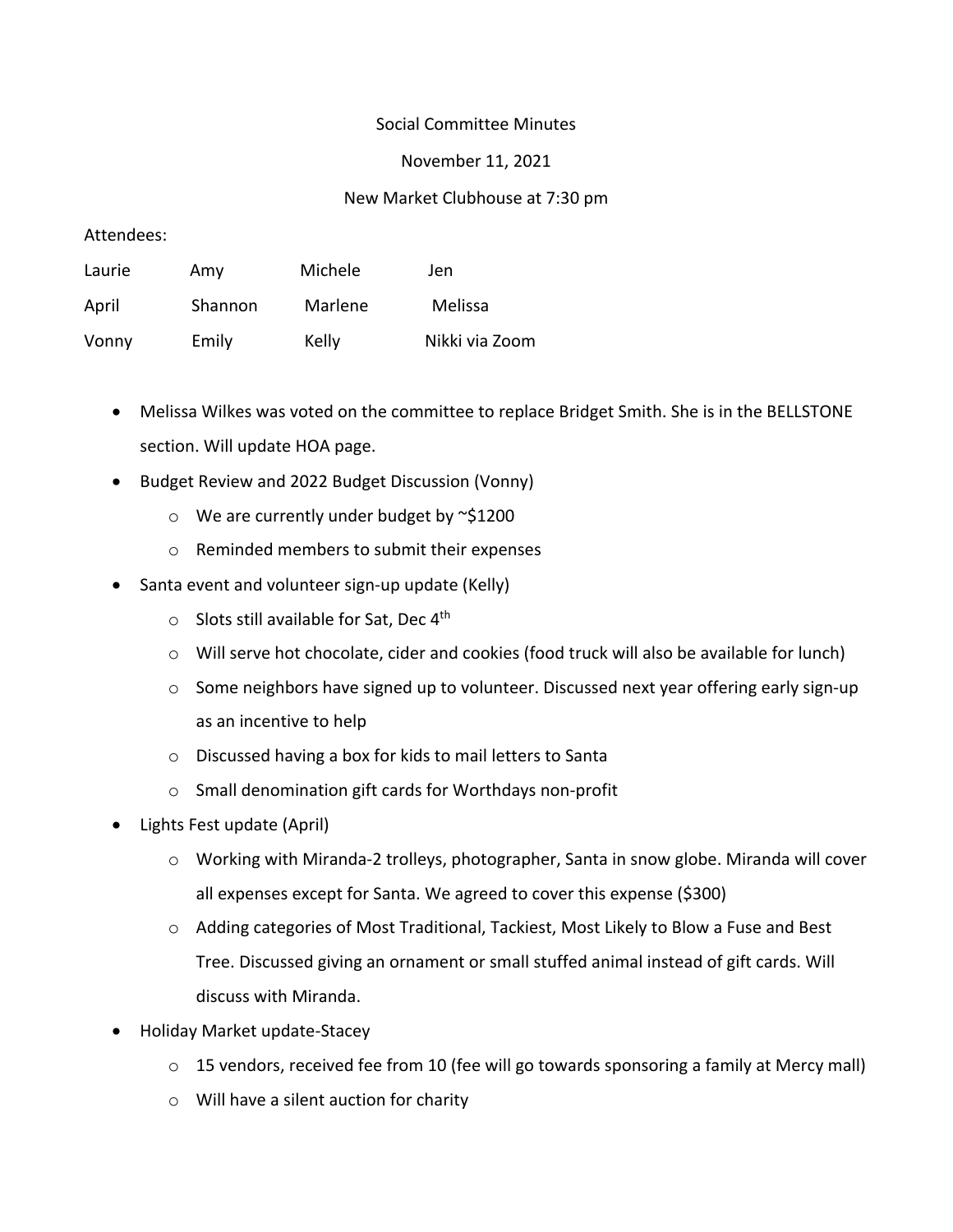- o Realtor, neighbor will provide wine and refreshments
- Santa Firetruck-Melissa
	- $\circ$  Dec 21<sup>st</sup> at 4pm (12/22 as a back-up)
	- o Santa and Elf on the truck
	- $\circ$  New market will be consolidated at the clubhouse since low attendance last year.
- Holiday Party-Vonny
	- $\circ$  January 8<sup>th</sup>, 7-11pm, 21 Spoons toured clubhouse 11/10
	- o Discussed and voted on food options for event
	- o Will try to pay for as much as we can this year since we are under budget.
- Discussed all social events for 2022 (April will submit calendar)
	- o Christmas/Winter Committee (December-February)
		- Lead: Laurie
		- Members: Vonny, Amy, Stacey, Melissa B., Shannon
	- o Spring Committee (March-May)
		- Lead: Jen
		- Members: Nikki, Emily, Stacey, Marlene
	- o Summer Committee (June-August)
		- Leads: Amy & Shannon
		- Members: Vonny, Emily
	- o Fall Committee (September-November)
		- Lead: April
		- Members: Kelly, Michele, Emily
		- Laurie and Shannon will lead the Haunted Trail
	- o Sports Committee
		- Lead: Nikki
		- Member: Kelly
	- o Welcome Committee
		- Lead: Michele